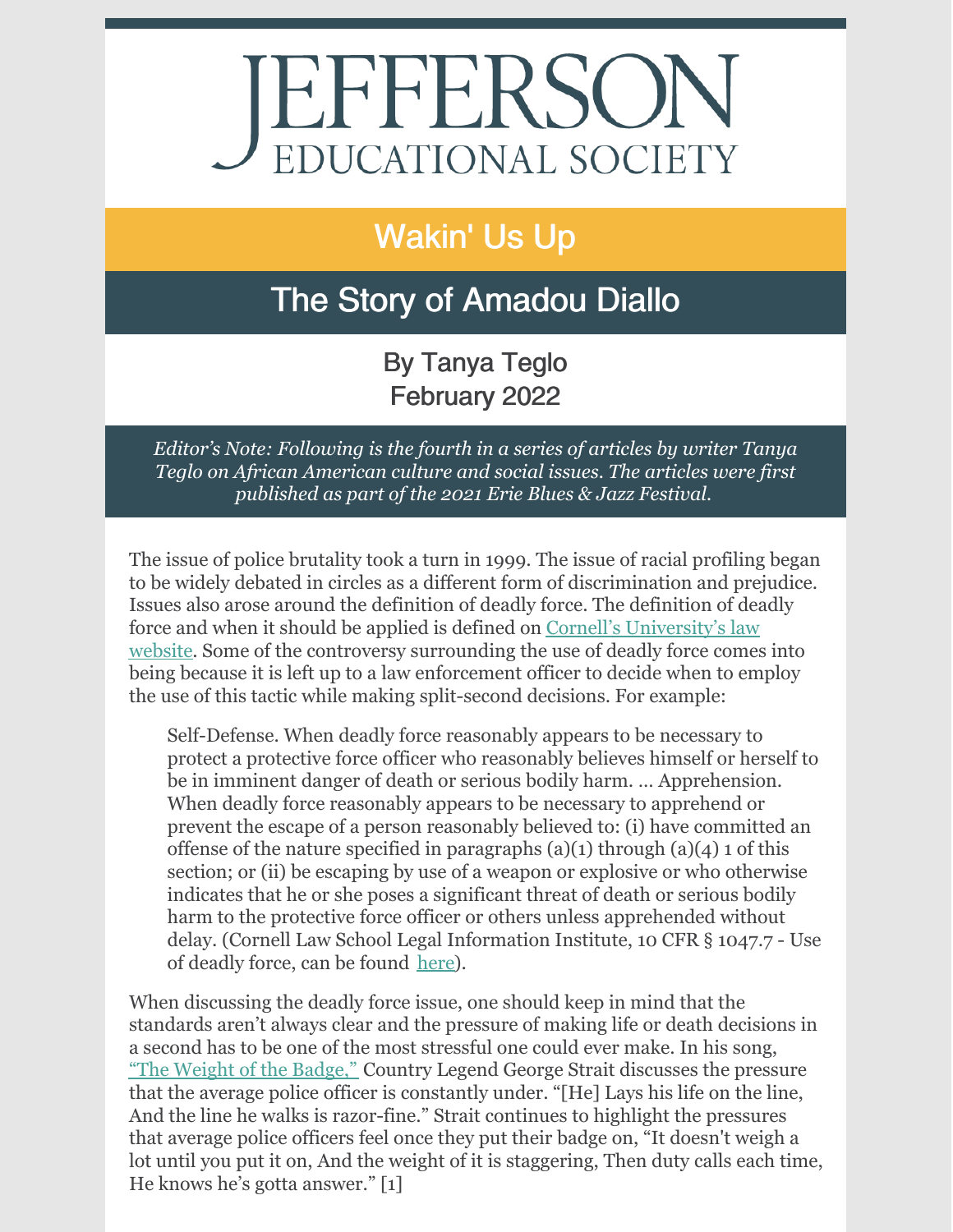This use of deadly force has led to many controversial cases in which these tactics were applied. One of the most notable prior to the turn of the century was the shooting of Amadou Diallo. Jane Fritsch reported:

Diallo, the immigrant from Guinea who was fired on 41 times as he stood, unarmed, in the vestibule of his apartment building in the Bronx. ... The shooting occurred about 12:40 a.m. on Feb. 4, 1999, when the four officers, all in street clothes, approached Mr. Diallo on the stoop of his building and fired 41 shots, striking him 19 times, as he retreated inside. The officers, who are white, said they had thought he had a gun. It turned out to be a wallet. ... The verdict came in a tense and racially charged case that led to anti-police demonstrations, arrests and a reorganization of the department's Street Crime Unit, to which the officers belonged. (The officers were all found not guilty)" (Jane Fritsch, *New York Times*, The Diallo Verdict: The [Overview;](https://www.nytimes.com/2000/02/26/nyregion/diallo-verdict-overview-4-officers-diallo-shooting-are-acquitted-all-charges.html) 4 Officers in Diallo Shooting [Acquitted](https://www.nytimes.com/2000/02/26/nyregion/diallo-verdict-overview-4-officers-diallo-shooting-are-acquitted-all-charges.html) of all [Charges,"](https://www.nytimes.com/2000/02/26/nyregion/diallo-verdict-overview-4-officers-diallo-shooting-are-acquitted-all-charges.html) February 26, 2000)

In response to the verdict, Bruce Springsteen released the song, "American Skin: 41 Shots" in 2001:

41 shots, and we'll take that ride Cross the bloody river to the other side 41 shots, cut through the night. You're kneeling over his body in the vestibule Praying for his life. Lena gets her son ready for school. She says, 'On these streets, Charles You've got to understand the rules If an officer stops you, promise me you'll always be polite And that you'll never ever run away. Promise Mama you'll keep your hands in sight.' Is it a gun (is it a gun), is it a knife (is it a knife) Is it a wallet (is it a wallet), this is your life (this is your life). It ain't no secret (it ain't no secret). It ain't no secret (it ain't no secret). No secret my friend. You can get killed just for living in your American skin (Bruce Springsteen, ["American](https://www.youtube.com/watch?v=aQMqWAiWPMs) Skin: 41 Shots," 2001)

In an interview with Robert Hillburn, Springsteen explained his purpose in writing and recording this song:

It felt to me like the most necessary issue to deal with at the turn of the century was the question of race in America and how we deal with one another. To some degree, the answer to that question is going to decide a lot about how the nation as a whole eventually rises or falls. I wanted to point out that people of color are viewed through a veil of criminality and that ultimately means they are thought of as somehow less American than other Americans, therefore people with less rights.... Not just by law enforcement but the guy behind the counter at the convenience store and whoever. The first verse is about people trying to cross the river of race, and how the river is tainted with blood. The second verse is about a mother sending her child to school, having to give very specific instructions about how to act. It's so painful for her because most people assume their children will be safe, but she can't make that assumption. She knows the slightest movement or slightest misunderstanding could mean the end of your life. (Bruce lllllllSpringsteen quoted in, ["Under](https://www.latimes.com/archives/la-xpm-2001-apr-01-ca-45336-story.html) The Boss' Skin," found in *Los Angeles Times*, April 1, 2001)

Springsteen faced unexpected backlash for the song. Dave Lifton of Ultimate Classic Rock reported that the singer faced criticism by various organizations that were supported offshoots of law enforcement. Lifton wrote:

PBA President Patrick J. Lynch wrote a letter to the association's members.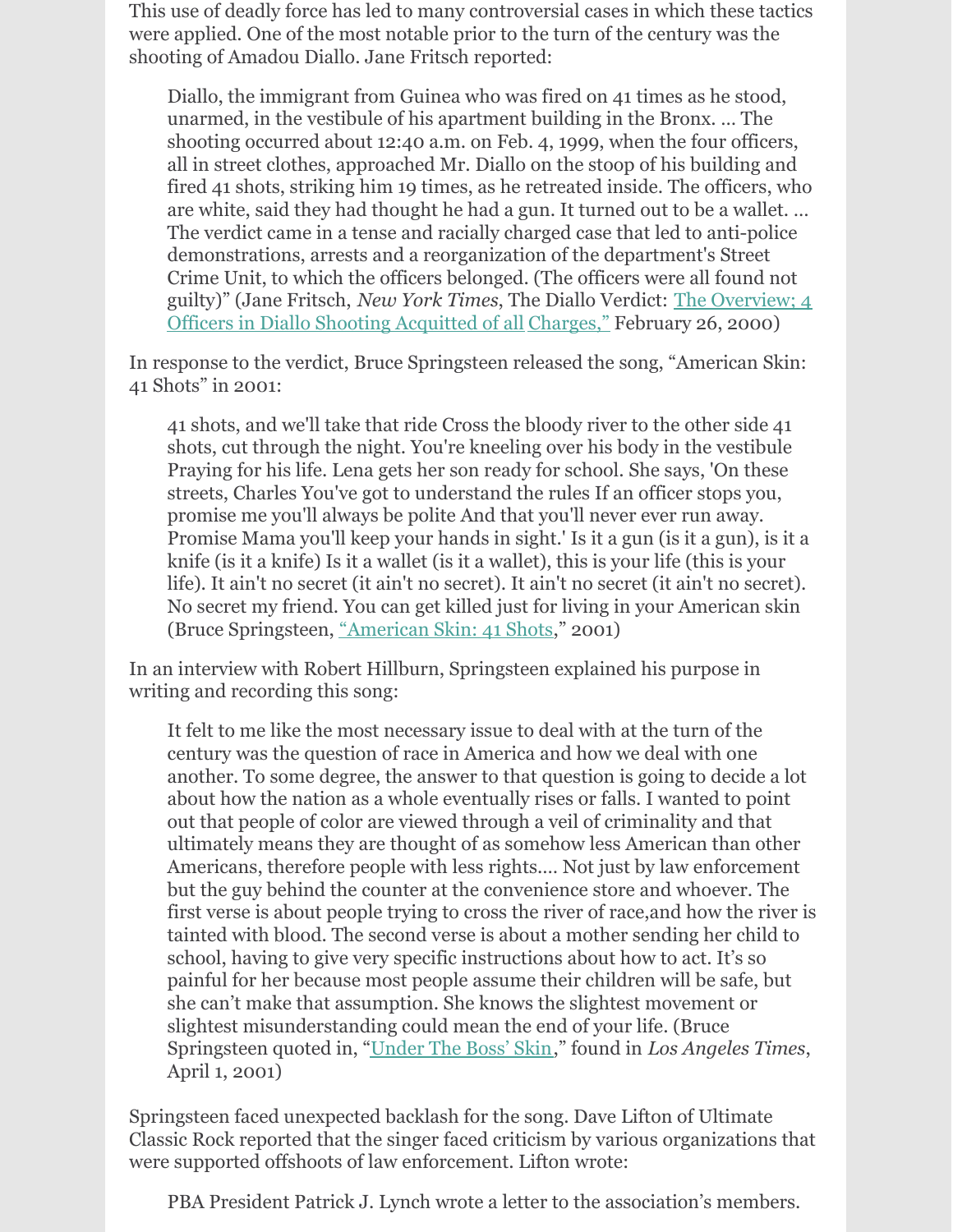The title seems to suggest that the shooting of Amadou Diallo was a case of racial profiling — which keeps repeating the phrase, 'Forty-one shots,' it read. If consider it an outrage that he would be trying to fatten his wallet by reopening the wounds of this tragic case at a time when police officers and community members are in a healing period.'[2]

The healing process that Patrick J. Lynch referred to existed only in the effort made by Howard Safir to hire 50 minority police officers and conduct investigations to see if minority rights were violated. [3] Lynch was further angered:

He also "strongly urge $[d]$ " that officers neither attend the concert nor moonlight as security at any of his shows. Lynch wasn't the only one upset. New York Mayor Rudy Giuliani and Police Commissioner Howard Safir also condemned Springsteen, while Bob Lucente, the president of the New York chapter of the Fraternal Order of Police, took things a step further by referring to the singer as a "dirtbag" and a "floating fag." (Ultimate Classic Rock, 20 Years Ago: [Bruce](https://ultimateclassicrock.com/bruce-springsteen-angers-new-york-police/) Springsteen Angers the Police [Department,](https://ultimateclassicrock.com/bruce-springsteen-angers-new-york-police/) June  $8, 2015$  $8, 2015$ 

Kadiatou Diallo, the mother Amadou Diallo, disagreed with the idea in 2015 that New York City had healed, or much change had taken place. In an interview with Ese Olumhense of Nymag.com, Kadiatou commented:

'Every year, I'm comforting another family,' she told THE CITY. 'I know one mother from Guinea also who had her son killed by the NYPD. I comforted her, I comforted other moms, like Eric Garner's mom and Sean Bell's mother. Every year, all these families,' Kadiatou Diallo said. ... Losing a child  $- I$  don't wish that to any mother,' she said. 'Unfortunately, many have had to go through that pain like me, having to see their children be killed in a very, very similar way. It's not something that you can remove and put aside. No. It's always with you, you live with it, you breathe with that, you sleep with that, you wake up with the bad feeling. I don't care how many years pass, if you live 20 years later, like me, or 50 years later, like other moms. It's the same.' (Kadiatou Diallo quoted in *The Intelligencer*)

Sadly, incidents like the Amadou Diallo case did not end. Throughout the 2000s, many more incidents like it occurred. Some of the most widely known instances of the use of racial profiling that had deadly consequences were the cases involving Eric Garner, Treyvon Martin, Brionna Taylor, George Floyd, and many others. It turns out the lyrics of the song "American Skin" would have a further lasting impact beyond the Diallo incident.

Springsteen was right to share the worry about what mothers had to teach their sons regarding how to carry themselves and act in front of the police, even if they were young teenagers. The Tamir Rice case served as a prime example. Rice was a 12-year-old boy who was in a park in Cleveland, Ohio playing with an airsoft gun but to a passersby it looked like he was waving a gun around, scaring people, according to the 911 call. The caller stated that the gun was "probably a fake." When the officers arrived on the scene, they told the boy to raise his hands, but the boy didn't listen to the command and, according to Emma G. Fitzsimmons of the *New York Times,* the boy reached for the airsoft gun in his waistband. As a result, the officers fired at him twice.[4]